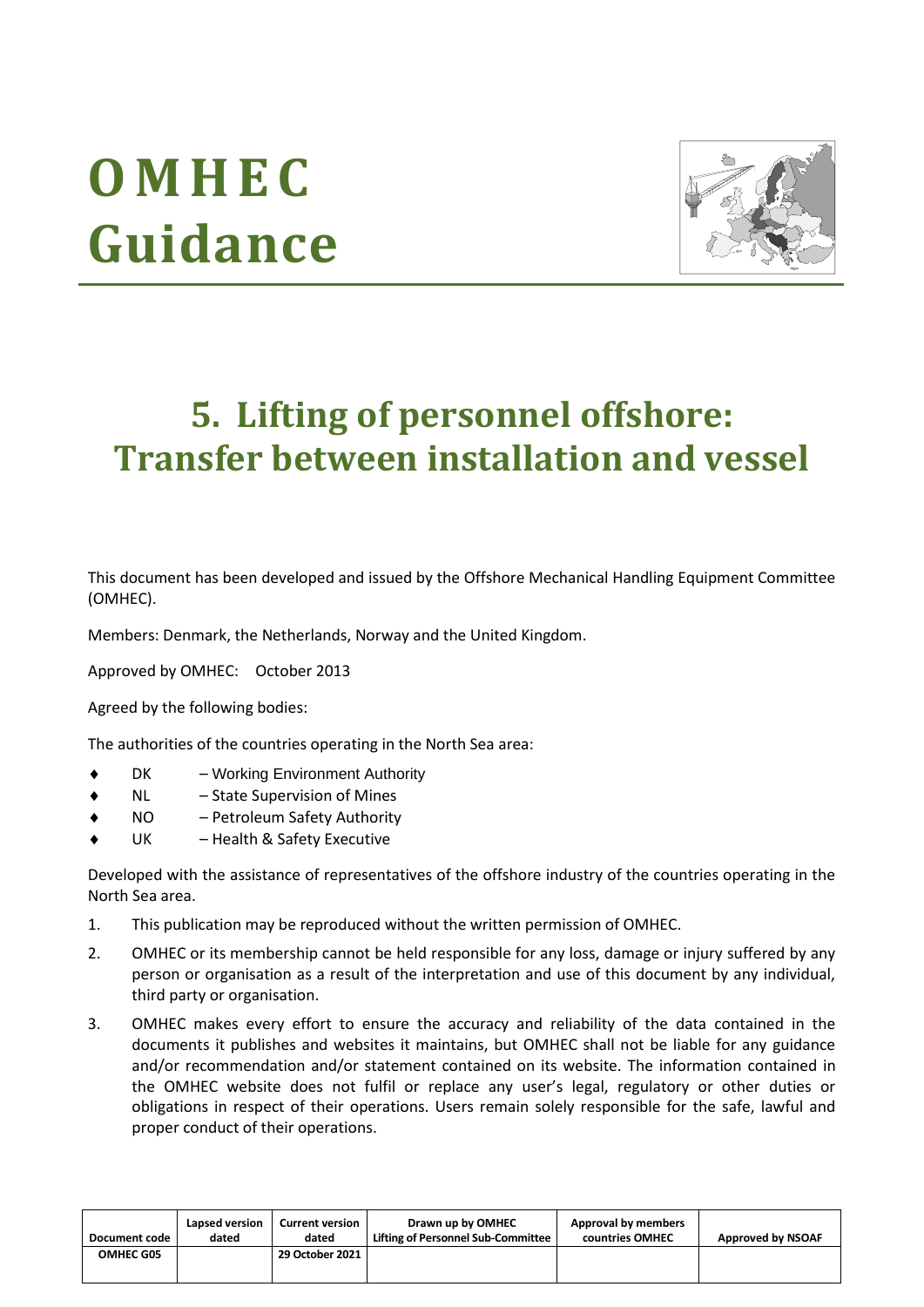| <b>Revision</b> | Reason                                                       | Date            |
|-----------------|--------------------------------------------------------------|-----------------|
| Rev. 1          | Reformatting                                                 | 03 October 2018 |
| Rev. 2          | Updated standard<br>references and added<br>W <sub>2</sub> W | 27 March 2019   |
| Rev. 3          | Updated standard<br>references                               | 29 October 2021 |

| Document code    | Lapsed version<br>dated | <b>Current version</b><br>dated | Drawn up by OMHEC<br>Lifting of Personnel Sub-Committee | Approval by members<br>countries OMHEC | <b>Approved by NSOAF</b> |
|------------------|-------------------------|---------------------------------|---------------------------------------------------------|----------------------------------------|--------------------------|
| <b>OMHEC G05</b> |                         | 29 October 2021                 |                                                         |                                        |                          |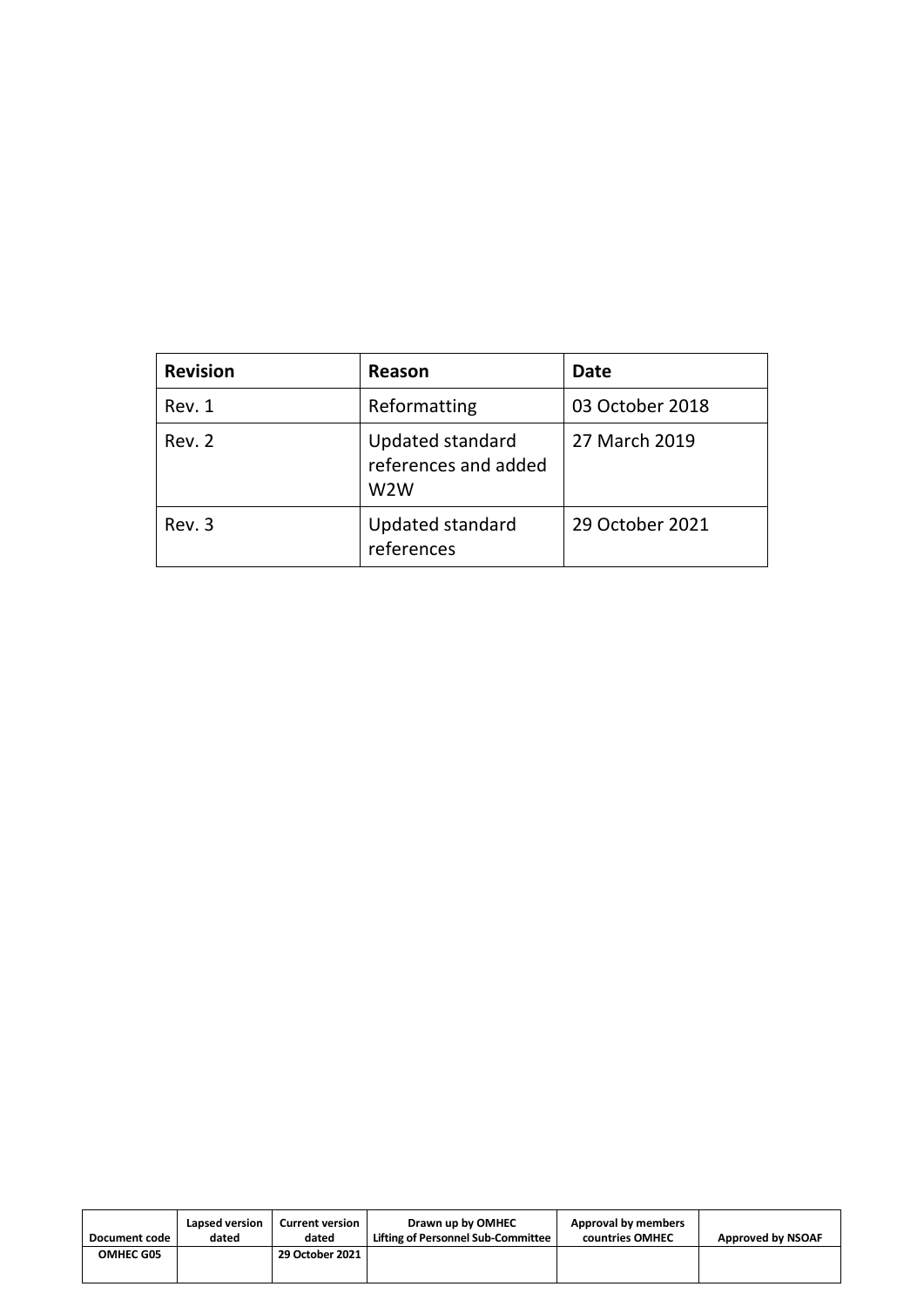| 5. Lifting of personnel offshore: Transfer between installation and vessel | <b>OMHEC</b>                              | <b>Contents</b> |
|----------------------------------------------------------------------------|-------------------------------------------|-----------------|
| <b>North Sea/Europe</b>                                                    | <b>Lifting of Personnel Sub-Committee</b> |                 |

# **CONTENTS**

| 1  |     |  |
|----|-----|--|
|    | 1.1 |  |
|    | 1.2 |  |
|    | 1.3 |  |
| 2  |     |  |
| 3  |     |  |
| 4  |     |  |
|    | 4.1 |  |
|    | 4.2 |  |
|    | 4.3 |  |
|    | 4.4 |  |
| 5  |     |  |
| 6  |     |  |
| 7  |     |  |
|    | 7.1 |  |
|    | 7.2 |  |
| 8  |     |  |
| 9  |     |  |
| 10 |     |  |

| Document code    | Lapsed version<br>dated | <b>Current version</b><br>dated | Drawn up by OMHEC<br>Lifting of Personnel Sub-Committee | Approval by members<br>countries OMHEC | <b>Approved by NSOAF</b> |
|------------------|-------------------------|---------------------------------|---------------------------------------------------------|----------------------------------------|--------------------------|
| <b>OMHEC G05</b> |                         | 29 October 2021                 |                                                         |                                        |                          |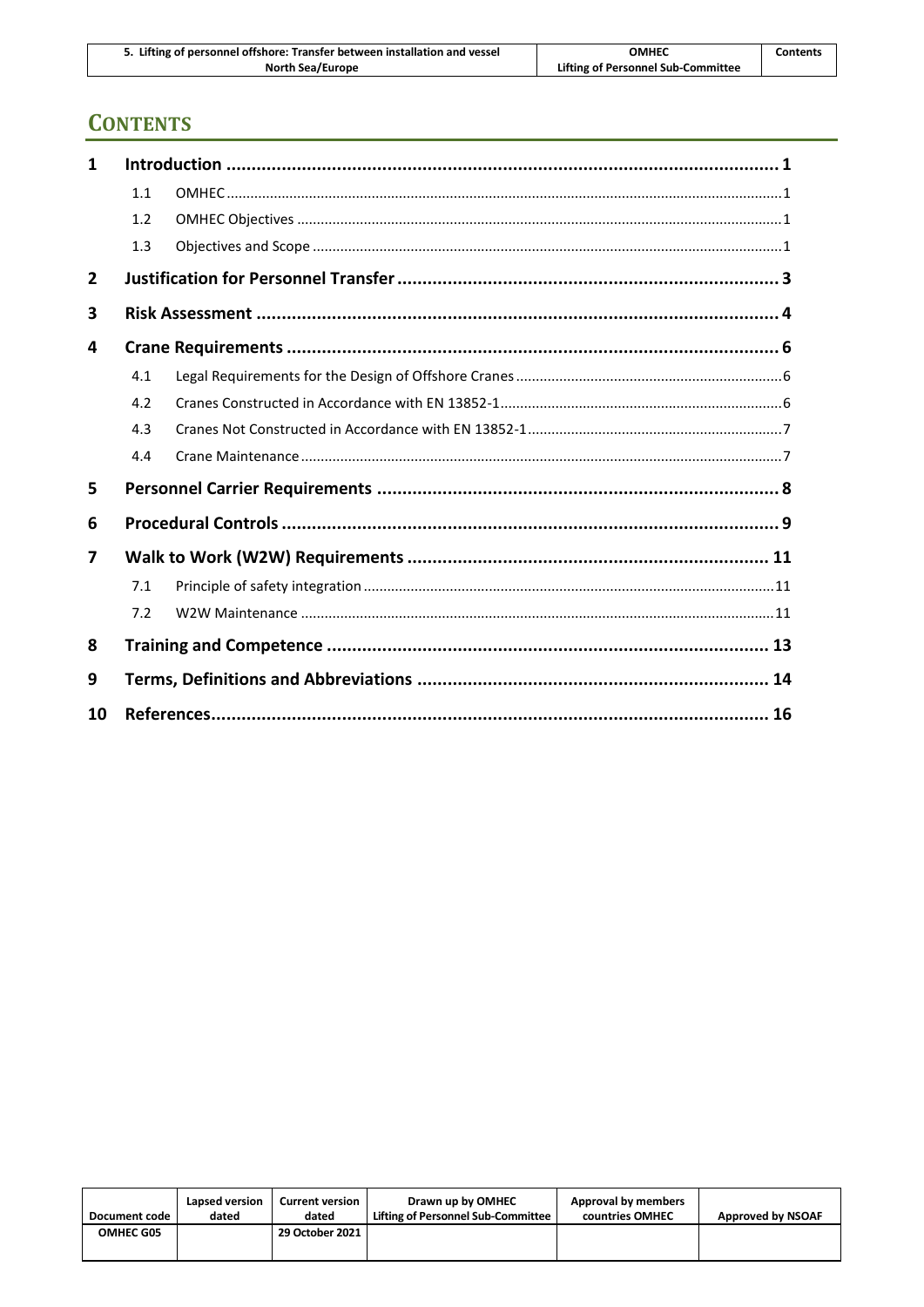# <span id="page-3-1"></span><span id="page-3-0"></span>**1 INTRODUCTION**

#### **1.1 OMHEC**

The Offshore Mechanical Handling Equipment Committee (OMHEC) comprises members from the United Kingdom, Norway, Denmark and the Netherlands, all of whom are involved with the safety of lifting and hoisting equipment and lifting and hoisting operations offshore.

OMHEC is also adviser for the North Sea Offshore Authorities Forum (NSOAF) in matters related to lifting and hoisting offshore, formally stated in an agreement between the two parties and signed in the spring of 2006.

Members represent regulatory authorities, such as from the Danish Energy Agency, the Netherlands State Supervision of Mines, the Petroleum Safety Authority Norway and the UK Health and Safety Executive. OMHEC also includes e.g. industry organisations, independent verifications bodies, classification societies and other relevant organisations.

OMHEC wishes to express its concern with respect to the safety aspects of lifting and hoisting equipment and lifting and hoisting operations offshore.

The potential dangers that arise from the use of lifting and hoisting equipment necessitate the highest standards of safety being applied.

#### <span id="page-3-2"></span>**1.2 OMHEC Objectives**

OMHEC shall contribute to improved safety in offshore mechanical handling, lifting and hoisting operations and be an arena for work, which will achieve good harmonised practices for these operations. In this respect the exchange of knowledge and understanding of causation and practical prevention of accidents and incidents plays an important part in the committee's work.

OMHEC has, and will continue to, establish work groups comprising across the board representation from all of the participating countries in order to develop documents that will constitute advisory guidance and good practice relating to lifting and hoisting equipment and their operation.

OMHEC shall also be a centre for information exchange and discussions related to legislative policy, guidance and procedures and other issues associated with offshore lifting and hoisting equipment and their operations on fixed as well as mobile offshore units.

OMHEC shall give advice to the North Sea Offshore Authorities Forum (NSOAF) on issues related to safety in lifting and hoisting equipment and their operations, both on their request, as well as being an independent organisation on its own.

The regulatory authorities mentioned above will accept OMHEC's guidance as being good industry practice.

#### <span id="page-3-3"></span>**1.3 Objectives and Scope**

Transfer of personnel between installations and vessels in the North Sea offshore industry by means of cranes and various lifting devices has for many years been a debated topic. After the Icelandic Volcano Eyjafjallajökull eruptions of April 2010 and the subsequent discontinued helicopter traffic

| Document code    | Lapsed version<br>dated | <b>Current version</b><br>dated | Drawn up by OMHEC<br>Lifting of Personnel Sub-Committee | Approval by members<br>countries OMHEC | <b>Approved by NSOAF</b> |
|------------------|-------------------------|---------------------------------|---------------------------------------------------------|----------------------------------------|--------------------------|
| <b>OMHEC GOS</b> |                         | 29 October 2021                 |                                                         |                                        |                          |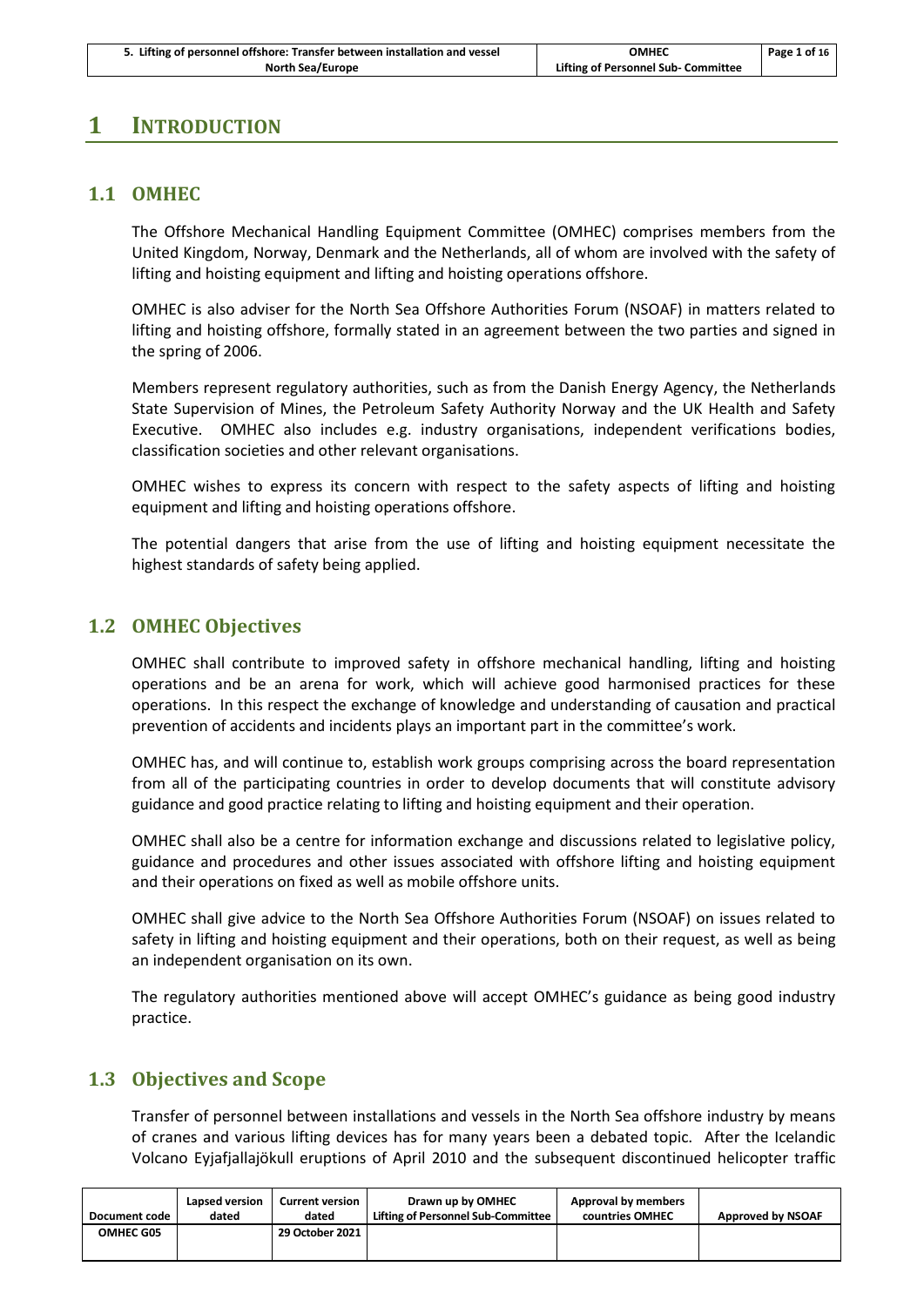| 5. Lifting of personnel offshore: Transfer between installation and vessel | OMHEC                               | Page 2 of 16 |
|----------------------------------------------------------------------------|-------------------------------------|--------------|
| <b>North Sea/Europe</b>                                                    | Lifting of Personnel Sub- Committee |              |

and, as a consequence, some delays to offshore operations, an increasing number of requests was made to regulators for clarification around the transport of personnel in the offshore environment, in particular, transfer by crane. This in turn prompted the updating of various North Sea guidance notes.

This guidance document aims to provide guidance to the offshore industry to a position where workers can be safety transported to and from fixed or mobile offshore installations should helicopter flights be unavailable.

This document shall describe the following:

- General provisions/justification;
- Risk assessment;
- Requirements for the lifting appliance;
- Requirements for the carrier (where applicable);
- ◆ Procedural controls;
- **Training and competence.**

| Document code | Lapsed version<br>dated | <b>Current version</b><br>dated | Drawn up by OMHEC<br>Lifting of Personnel Sub-Committee | Approval by members<br>countries OMHEC | <b>Approved by NSOAF</b> |
|---------------|-------------------------|---------------------------------|---------------------------------------------------------|----------------------------------------|--------------------------|
| OMHEC G05     |                         | 29 October 2021                 |                                                         |                                        |                          |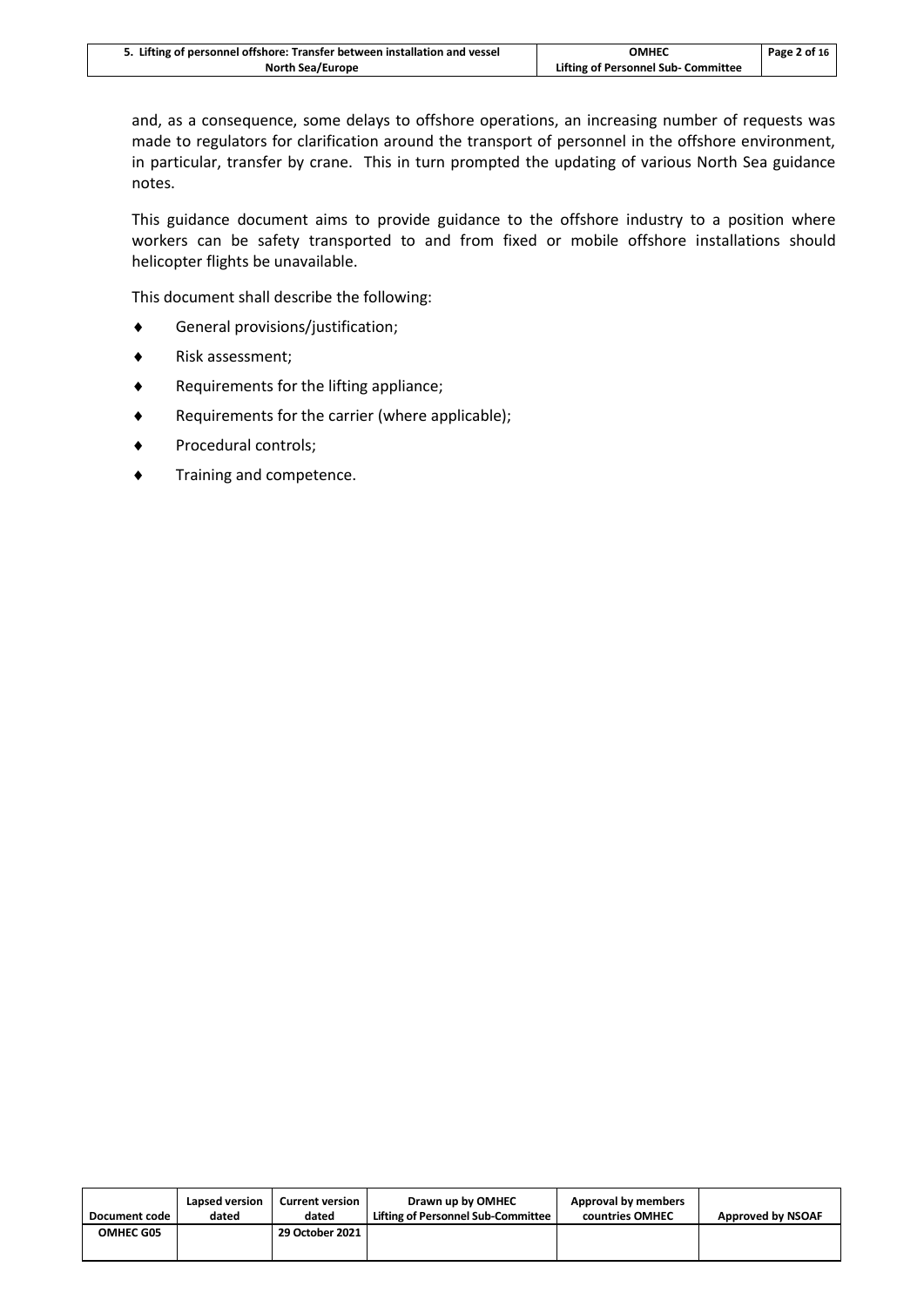| 5. Lifting of personnel offshore: Transfer between installation and vessel | ОМНЕС                               | Page 3 of 16 |
|----------------------------------------------------------------------------|-------------------------------------|--------------|
| <b>North Sea/Europe</b>                                                    | Lifting of Personnel Sub- Committee |              |

# <span id="page-5-0"></span>**2 JUSTIFICATION FOR PERSONNEL TRANSFER**

The movement of personnel using lifting equipment can be a hazardous operation. Although the following guidelines describe minimum considerations and good practice during the lifting of personnel, as with all risk control measures, the first objective should be to eliminate the need for the operation to be conducted in this manner.

The transfer of personnel should be authorised by the Offshore Installation Manager (OIM). The OIM's decision should be guided by the duty holder's policy document for personnel transfer that should describe the circumstances when personnel transfer is justified. The policy should consider all suitable alternatives. Personnel transfer should be avoided unless it is deemed that no suitable, less hazardous, alternatives are available.

Once it is decided that the lifting of personnel is the most suitable method, further justification and risk assessment should be required to demonstrate that risks are as low as is reasonably practicable. This would normally require a permit to work (PTW) before proceeding. In order for the installation manager to approve such a PTW, they should require justification, in the form of a suitable written risk assessment identifying the hazards, risk and appropriate control measures.

| Document code    | Lapsed version<br>dated | <b>Current version</b><br>dated | Drawn up by OMHEC<br>Lifting of Personnel Sub-Committee | Approval by members<br>countries OMHEC | <b>Approved by NSOAF</b> |
|------------------|-------------------------|---------------------------------|---------------------------------------------------------|----------------------------------------|--------------------------|
| <b>OMHEC G05</b> |                         | 29 October 2021                 |                                                         |                                        |                          |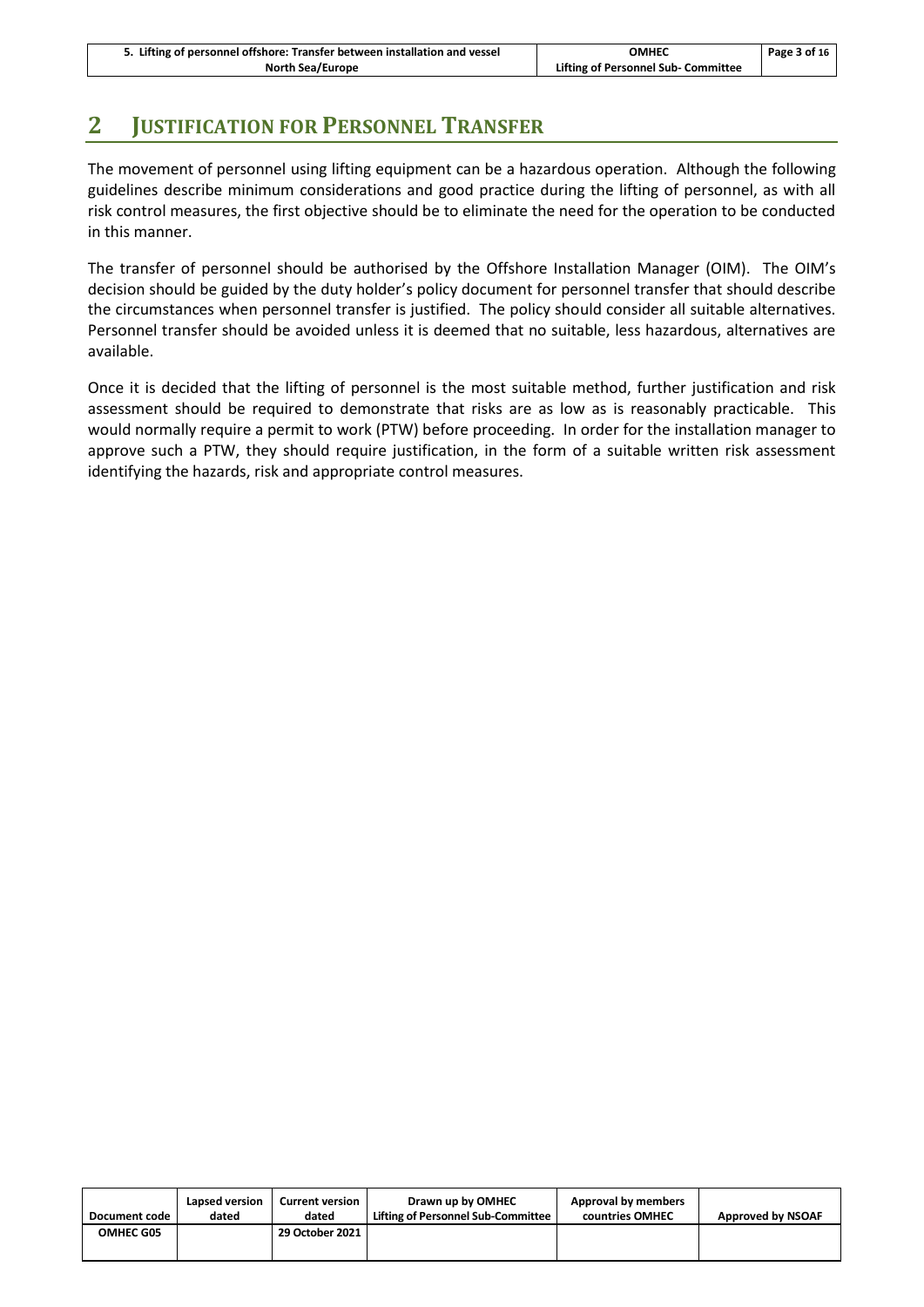| 5. Lifting of personnel offshore: Transfer between installation and vessel | омнес                              | Page 4 of 16 |
|----------------------------------------------------------------------------|------------------------------------|--------------|
| <b>North Sea/Europe</b>                                                    | Lifting of Personnel Sub-Committee |              |

# <span id="page-6-0"></span>**3 RISK ASSESSMENT**

As a minimum, risk assessments should cover the following situations together with any other type of hazard that may be present during a particular transfer:

- ◆ Persons inadvertently falling from the carrier;
- ◆ Lack of lateral impact protection for personnel;
- Severe vertical impact on landing carriers;
- Lack of dropped object protection;
- $\bullet$  Immersion or being placed in the sea;
- Hazards faced by personnel during access to and egress from the carrier;
- The availability of sufficient clear space both at the embarkation and the landing locations;
- Vessel loss of station/collision;
- Environmental hazards such as sea state, wind speed and direction, visibility, fog/mist etc;
- Crane malfunction (carrier stuck);
- Simultaneous operations in the lifting and landing areas;
- The wishes of the persons being transferred;
- Verify that a 'test run' of the personnel lift/transfer operation has been conducted before the actual manned lifting/transfer is carried out.

Duty holders should refer to a specific lift plan and the associated risk assessment, and this should be reviewed immediately prior to every personnel transfer activity to assess local conditions at the time (e.g. weather/environmental/simultaneous operations, etc.).

The risk assessment should also account for personal factors including ergonomic requirements, inexperience of users and relevant medical conditions, e.g. anxiety. The risk assessment should also identify any specific personnel protective equipment (PPE) requirements.

Where transfer is over the sea, effective arrangements should be in place to secure a good prospect of recovery. Consideration should be given to launching a fast recue craft (FRC), a man overboard boat (MOB) or the assistance of a stand-by vessel prior to personnel transfer.

Additional to the initial risk assessment, continual assessment should be in place to identify and manage any change effectively.

The procedures required to achieve safe crane transfer are similar in principle to those used for helicopter transfer:

- ◆ The transfer is planned and risk assessed;
- ◆ Recovery arrangements are planned;
- Lifting equipment is suitable for the purpose;
- Lifting equipment is maintained to a high standard;
- Lifting equipment carries valid 'fit for purpose' documentation;
- The lifting operation shall be carried out by competent personnel;

| Document code    | Lapsed version<br>dated | <b>Current version</b><br>dated | Drawn up by OMHEC<br>Lifting of Personnel Sub-Committee | Approval by members<br>countries OMHEC | <b>Approved by NSOAF</b> |
|------------------|-------------------------|---------------------------------|---------------------------------------------------------|----------------------------------------|--------------------------|
| <b>OMHEC G05</b> |                         | 29 October 2021                 |                                                         |                                        |                          |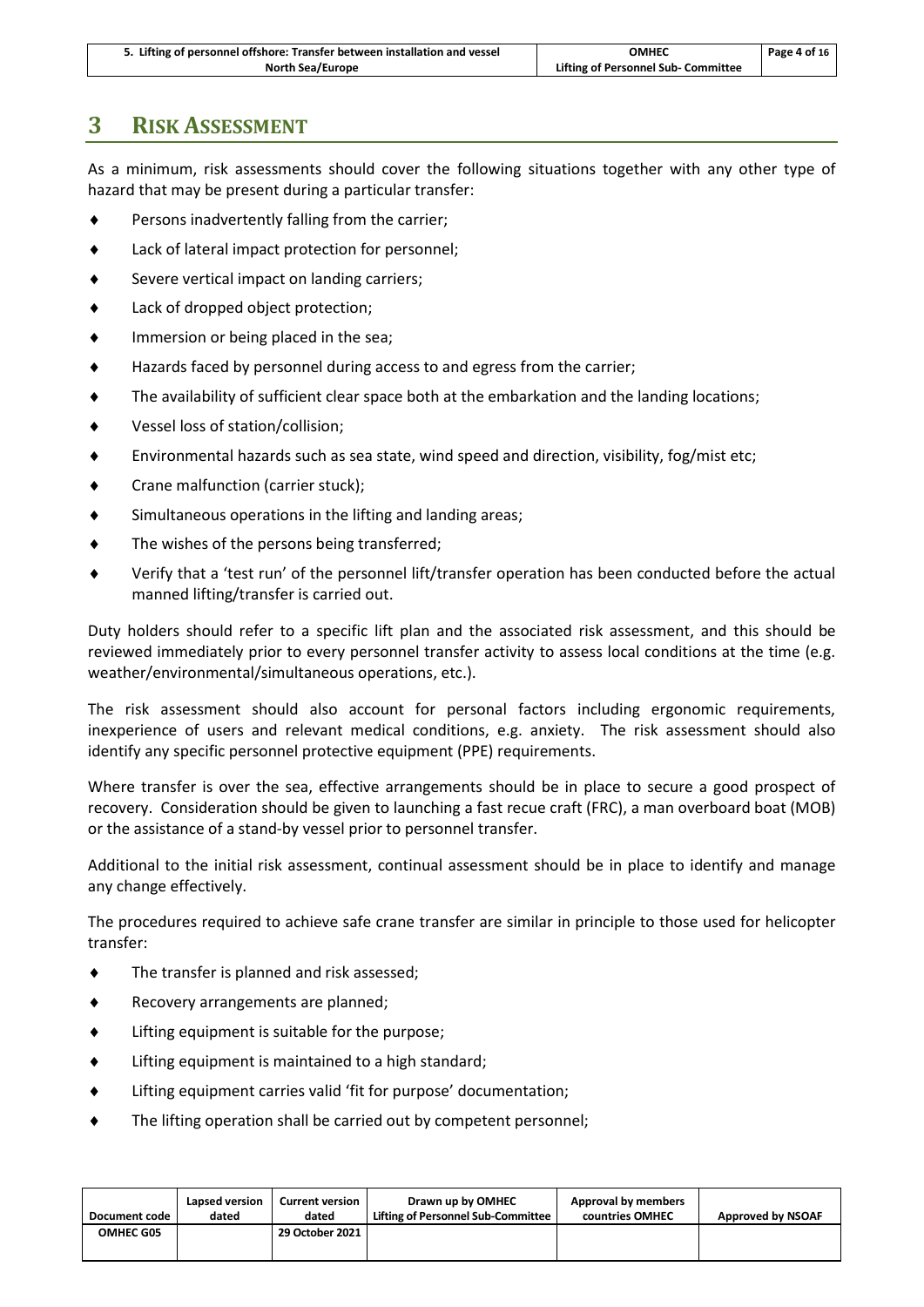| 5. Lifting of personnel offshore: Transfer between installation and vessel | OMHEC                               | Page 5 of 16 |
|----------------------------------------------------------------------------|-------------------------------------|--------------|
| <b>North Sea/Europe</b>                                                    | Lifting of Personnel Sub- Committee |              |

- Passengers are guided during access and egress by competent staff;
- The passengers are briefed of the risks and emergency procedures;
- Suitable PPE is provided;
- Anyone involved in the operation, including passengers, should have the right to call a stop and the team should reassess the situation.

| Document code | Lapsed version<br>dated | <b>Current version</b><br>dated | Drawn up by OMHEC<br>Lifting of Personnel Sub-Committee | Approval by members<br>countries OMHEC | <b>Approved by NSOAF</b> |
|---------------|-------------------------|---------------------------------|---------------------------------------------------------|----------------------------------------|--------------------------|
| OMHEC G05     |                         | 29 October 2021                 |                                                         |                                        |                          |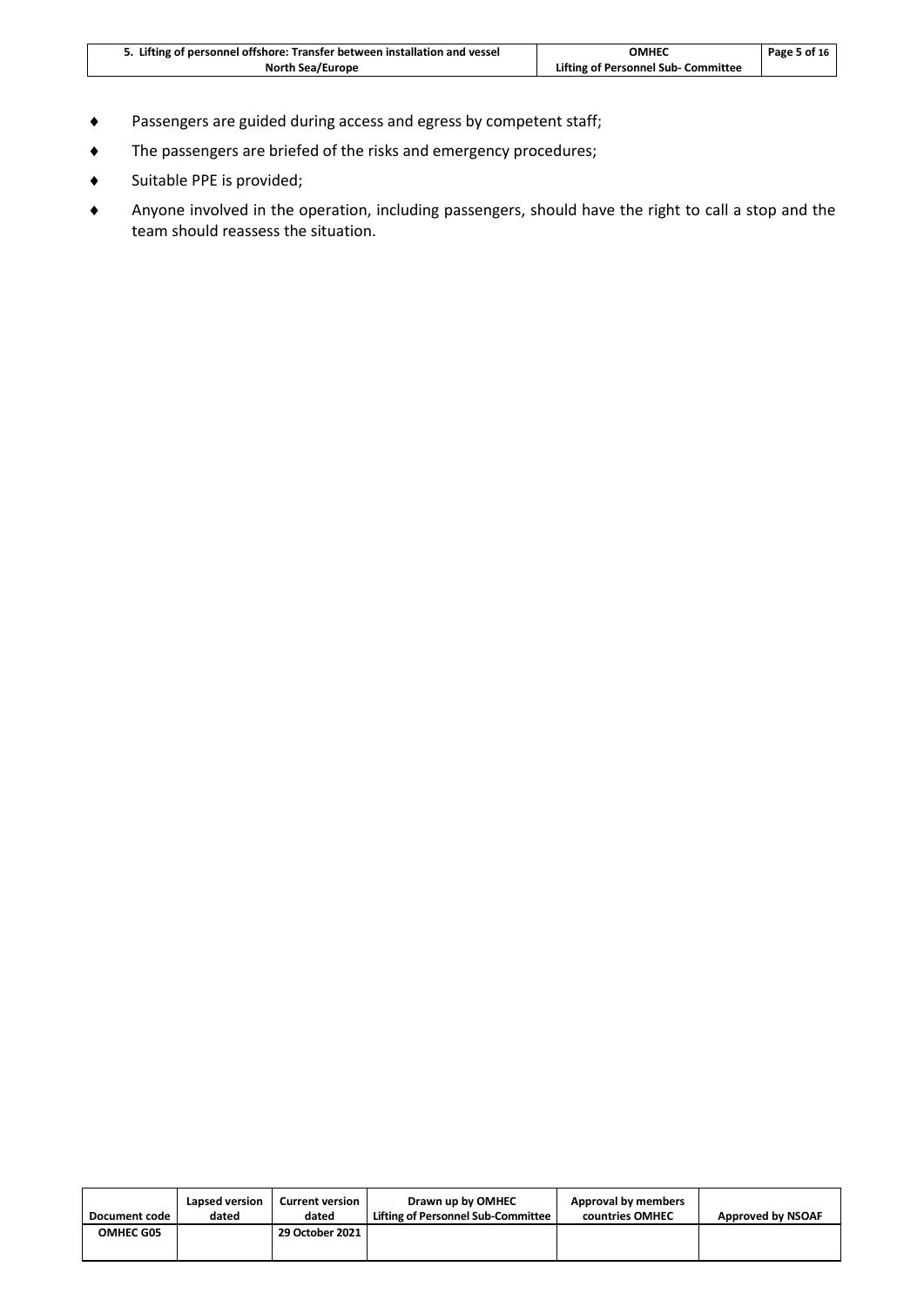| 5. Lifting of personnel offshore: Transfer between installation and vessel | ОМНЕС                              | Page 6 of 16 |
|----------------------------------------------------------------------------|------------------------------------|--------------|
| <b>North Sea/Europe</b>                                                    | Lifting of Personnel Sub-Committee |              |

### <span id="page-8-0"></span>**4 CRANE REQUIREMENTS**

Cranes should be suitable for lifting persons, marked accordingly and carry valid documentation to confirm this.

#### <span id="page-8-1"></span>**4.1 Legal Requirements for the Design of Offshore Cranes**

Cranes installed on fixed offshore installations after 1989 are required to satisfy the requirements of the European Machinery Directive<sup>1</sup>.

The European Machinery Directive requires suppliers of machinery to:

- demonstrate that they have complied with the Essential Health and Safety Requirements (EHSRs) of the European Machinery Directive described in Annex 1;
- ◆ compile a technical file in accordance with Annex VII;
- ◆ carry out procedures to assess conformance (Article 12);
- draw up a Declaration of Conformity; and
- ◆ affix CE marking.

One method of demonstrating such compliance with the EHSRs is that the design is in accordance with the relevant harmonised European standard<sup>2</sup> at the time of construction or purchase. This will provide a presumption of conformity with the EHSRs.

It is also possible for manufacturers to demonstrate compliance with the EHSRs of the European Machinery Directive within their technical file.

The European Machinery Directive excludes 'seagoing vessels, mobile offshore units and machinery installed on such vessels/units'.

#### <span id="page-8-2"></span>**4.2 Cranes Constructed in Accordance with EN 13852-1**

EN13852-1 includes relevant sections detailing requirements for lifting of persons. Users of cranes manufactured to this standard should confirm from the documentation supplied with the crane whether the intended use includes lifting of persons. If it does then no further action is required. If the crane is not intended for personnel lifting then users should have a choice: either continue not to lift persons or upgrade in accordance with the relevant sections of the standard<sup>3</sup>.

<sup>3</sup> All deck cranes sited in Norwegian waters are subject to National legislation

| Document code    | Lapsed version<br>dated | <b>Current version</b><br>dated | Drawn up by OMHEC<br>Lifting of Personnel Sub-Committee | Approval by members<br>countries OMHEC | <b>Approved by NSOAF</b> |
|------------------|-------------------------|---------------------------------|---------------------------------------------------------|----------------------------------------|--------------------------|
| <b>OMHEC G05</b> |                         | 29 October 2021                 |                                                         |                                        |                          |

<sup>1</sup> European Machinery Directive 2006/42/EC

<sup>2</sup> EN 13852-1 – *Cranes – Offshore cranes – Part 1 General-purpose offshore cranes*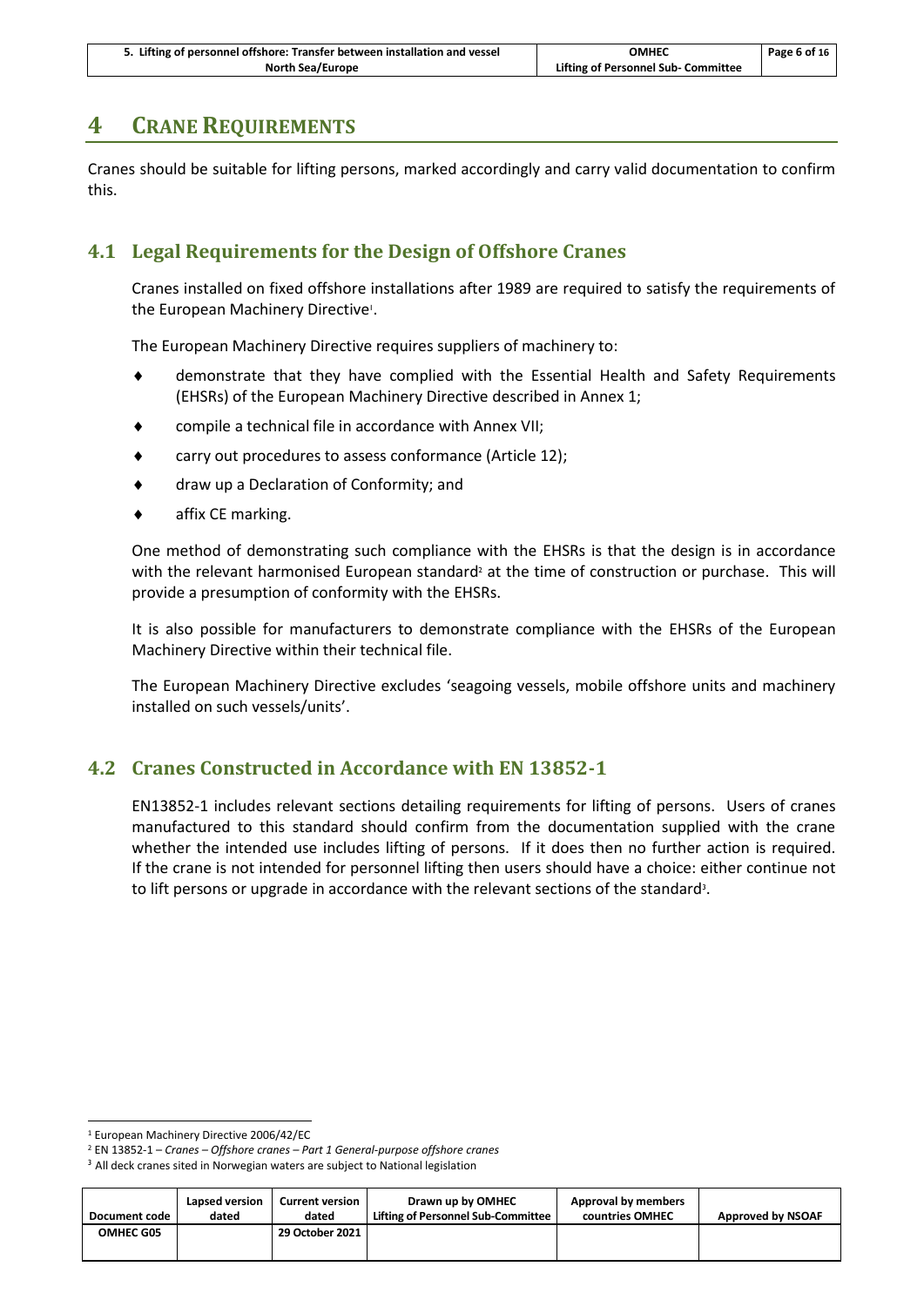| 5. Lifting of personnel offshore: Transfer between installation and vessel | ОМНЕС                              | Page 7 of 16 |
|----------------------------------------------------------------------------|------------------------------------|--------------|
| <b>North Sea/Europe</b>                                                    | Lifting of Personnel Sub-Committee |              |

#### <span id="page-9-0"></span>**4.3 Cranes Not Constructed in Accordance with EN 13852-1**

Many of the offshore installations in the North Sea are mature and duty holders have replaced some of their cranes with new ones that conform to EN 13852-1. However, there remain a sizable number of cranes that were designed to the standards relevant at the time of their construction. It is recognised that it will not be possible to upgrade all of these cranes to be suitable for lifting of persons and these units will either have to be replaced or not used for lifting of persons. However, many of these older cranes may be suitable candidates for upgrade. When deciding whether to upgrade or replace cranes duty holders should be guided by their policy and strategy for managing the ageing and life extension of their assets.

The options are:

- 1. Replace the crane with one that complies with EN 13852-1;
- 2. Do not use the crane for personnel lifting;
- 3. Undertake a gap analysis against the relevant sections in the applicable revision of EN 13852-1:
	- 3.1 Upgrade the crane to close all the identified gaps
	- 3.2 Have an independent competent person verify and attest to the suitability of the upgrades and compliance with the relevant sections in the applicable revision of EN 13852-1.

Note: Reference *Guidelines for implementation of EN 13852-1 on existing offshore cranes on mobile offshore units Rev. 1, 28.11.2007*, which is issued by the Norwegian Shipowners' Association.

#### <span id="page-9-1"></span>**4.4 Crane Maintenance**

The crane should be maintained in an efficient state, be in good condition and have valid certification.

Single line components in the critical load path (e.g. hoists, brakes, ropes and hook, etc.) should be identified using a structured engineering approach such as a failure modes effects and criticality analysis (FMECA). The maintenance and inspection of these single line components must have been reviewed and assessed as suitable.

Cranes used for the lifting of persons should be fitted with two independent braking systems on the hoist and boom system that could be used for the lifting of personnel. A normal working braking system for crane operations and an additional secondary braking system with independent load path should be activated when personnel are lifted. The inspection and maintenance activities should include measures to enable the individual integrity of these braking systems to be verified independently of each other.

Cranes should not be used for lifting persons if there is any outstanding safety critical maintenance on these single line components.

| Document code    | Lapsed version<br>dated | <b>Current version</b><br>dated | Drawn up by OMHEC<br>Lifting of Personnel Sub-Committee | Approval by members<br>countries OMHEC | <b>Approved by NSOAF</b> |
|------------------|-------------------------|---------------------------------|---------------------------------------------------------|----------------------------------------|--------------------------|
| <b>OMHEC G05</b> |                         | 29 October 2021                 |                                                         |                                        |                          |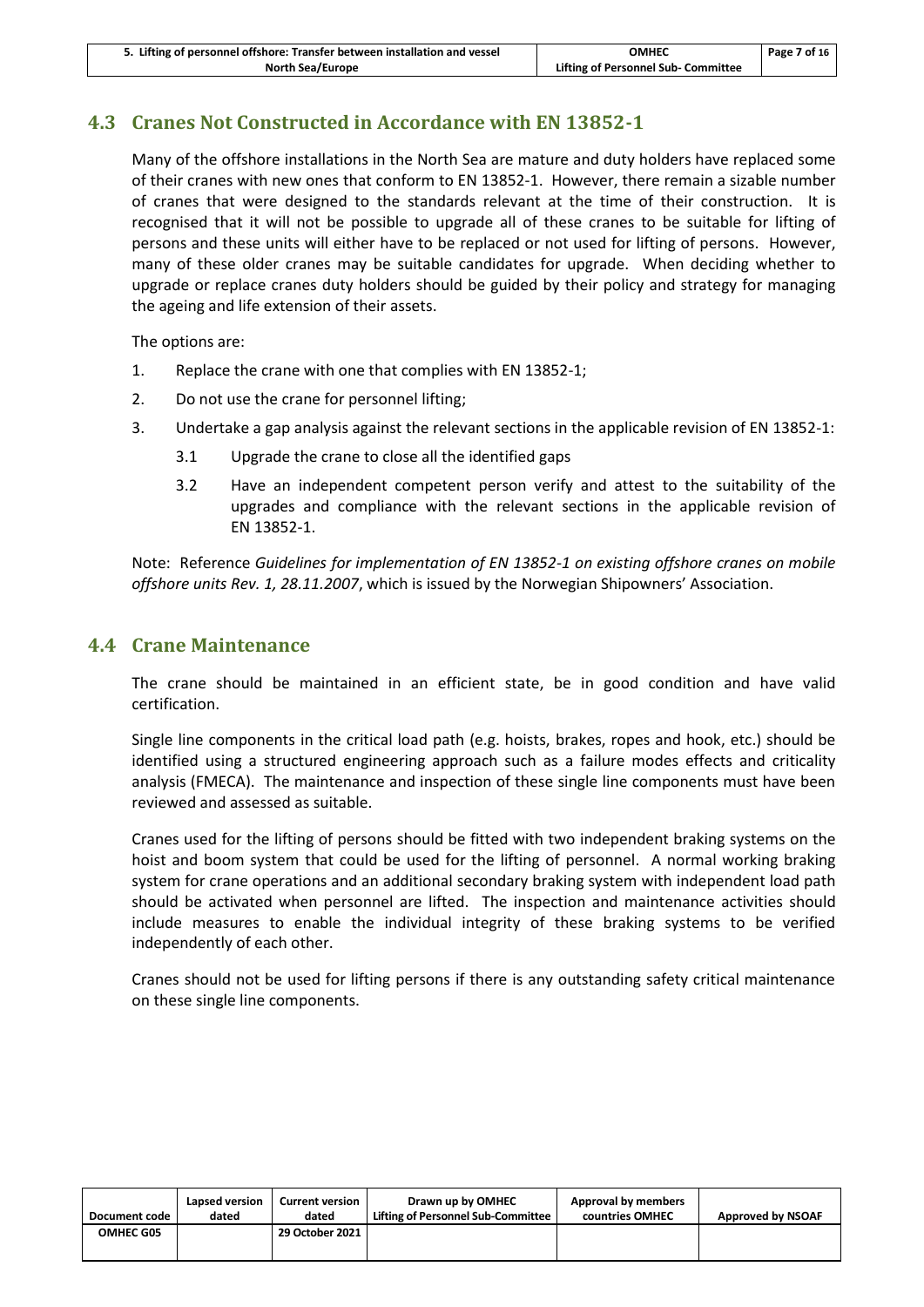| 5. Lifting of personnel offshore: Transfer between installation and vessel | ОМНЕС                              | Page 8 of 16 |
|----------------------------------------------------------------------------|------------------------------------|--------------|
| <b>North Sea/Europe</b>                                                    | Lifting of Personnel Sub-Committee |              |

# <span id="page-10-0"></span>**5 PERSONNEL CARRIER REQUIREMENTS**

Due to the risk of personal injury, personnel carriers should be suitable for lifting persons, be of a type approved design, certified and intended for offshore personnel transfer over water.

A competent person should ensure that the carrier satisfies the relevant EHSRs of the European Machinery Directive and shall be Conformité Européenne (CE) marked.

The personnel carrier and its associated lifting accessories must be maintained in good condition and have valid certification.

| Document code | Lapsed version<br>dated | <b>Current version</b><br>dated | Drawn up by OMHEC<br>Lifting of Personnel Sub-Committee | Approval by members<br>countries OMHEC | <b>Approved by NSOAF</b> |
|---------------|-------------------------|---------------------------------|---------------------------------------------------------|----------------------------------------|--------------------------|
| OMHEC G05     |                         | 29 October 2021                 |                                                         |                                        |                          |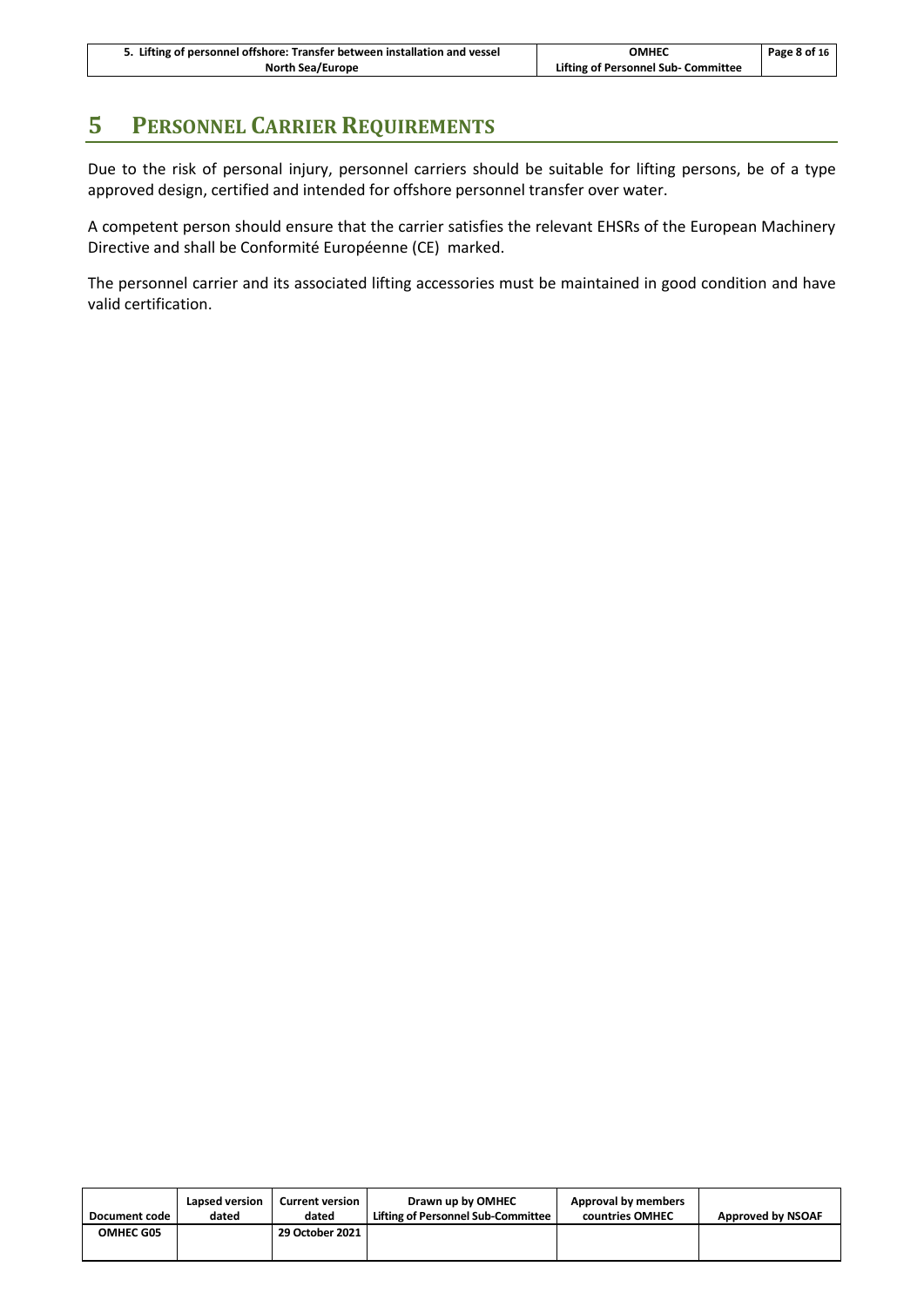| 5. Lifting of personnel offshore: Transfer between installation and vessel | OMHEC                              | Page 9 of 16 |
|----------------------------------------------------------------------------|------------------------------------|--------------|
| <b>North Sea/Europe</b>                                                    | Lifting of Personnel Sub-Committee |              |

# <span id="page-11-0"></span>**6 PROCEDURAL CONTROLS**

The duty holder's procedure for personnel transfer must take cognisance of the user instructions provided with the carrier.

Before transfers are conducted, both the Offshore Installation Manager and the Captain of the vessel, shall agree on the controls in place, and shall approve the transfer of personnel between the installation and vessel.

Offshore Installation Managers and Captains should ensure themselves that all transfers of people by carrier are carried out to written procedures and that they are supervised by a competent person.

Transfers should only take place in good visibility with good lighting, and only when weather conditions permit a safe transfer.

A specific lift plan should be in place for the transfer operation.

A checklist should be used to ensure that the requirements of the plan are addressed and that the below considerations are addressed:

- The risk assessment has been completed;
- A positive locking device shall be used between the crane hook and the personnel transfer carrier;
- Consideration should be given to undertaking a trial lift prior to lifting persons;
- Operations involving the lifting of personnel over the sea, an approved life vest and survival suit should be worn as a minimum;
- Rescue and recovery arrangements are in place;
- An FRC, MOB or stand-by vessel shall be on standby;
- The crane operator should have sight of the carrier at all times during the lift i.e. reliance on closed circuit television (CCTV) is not acceptable;
- Clear lift off and landing areas approximately twice the footprint area of the carrier being used should be identified both on the vessel and the offshore facility. These areas should be clear of all obstructions;
- Access to the landing areas from the adjacent safe haven should be clear of all obstructions or slip hazards;
- Radio contact and communication procedures should be established and maintained on a dedicated secure channel between the crane operator, signallers and vessel throughout the entire operation;
- Raising or lowering the personnel carrier near the propellers of a vessel should be avoided. If this is not possible, the master of the vessel should terminate all propulsion; if required;
- Where carriers are designed to lift a stretcher, the injured person should be accompanied by at least one other non-injured person during the transfer operation;
- Pick-up and lay-down areas for the personnel transfer carrier are prepared to ensure adequate room to carry out a safe operation;
- Raising and lowering of the carrier shall insofar as possible take place over the open sea;
- The crane operator, the vessel master, and the signaller and slingers at both pick-up zone and landing zone should be fully conversant with the transfer procedure and its associated hazards.

| Document code    | Lapsed version<br>dated | <b>Current version</b><br>dated | Drawn up by OMHEC<br>Lifting of Personnel Sub-Committee | Approval by members<br>countries OMHEC | <b>Approved by NSOAF</b> |
|------------------|-------------------------|---------------------------------|---------------------------------------------------------|----------------------------------------|--------------------------|
| <b>OMHEC G05</b> |                         | 29 October 2021                 |                                                         |                                        |                          |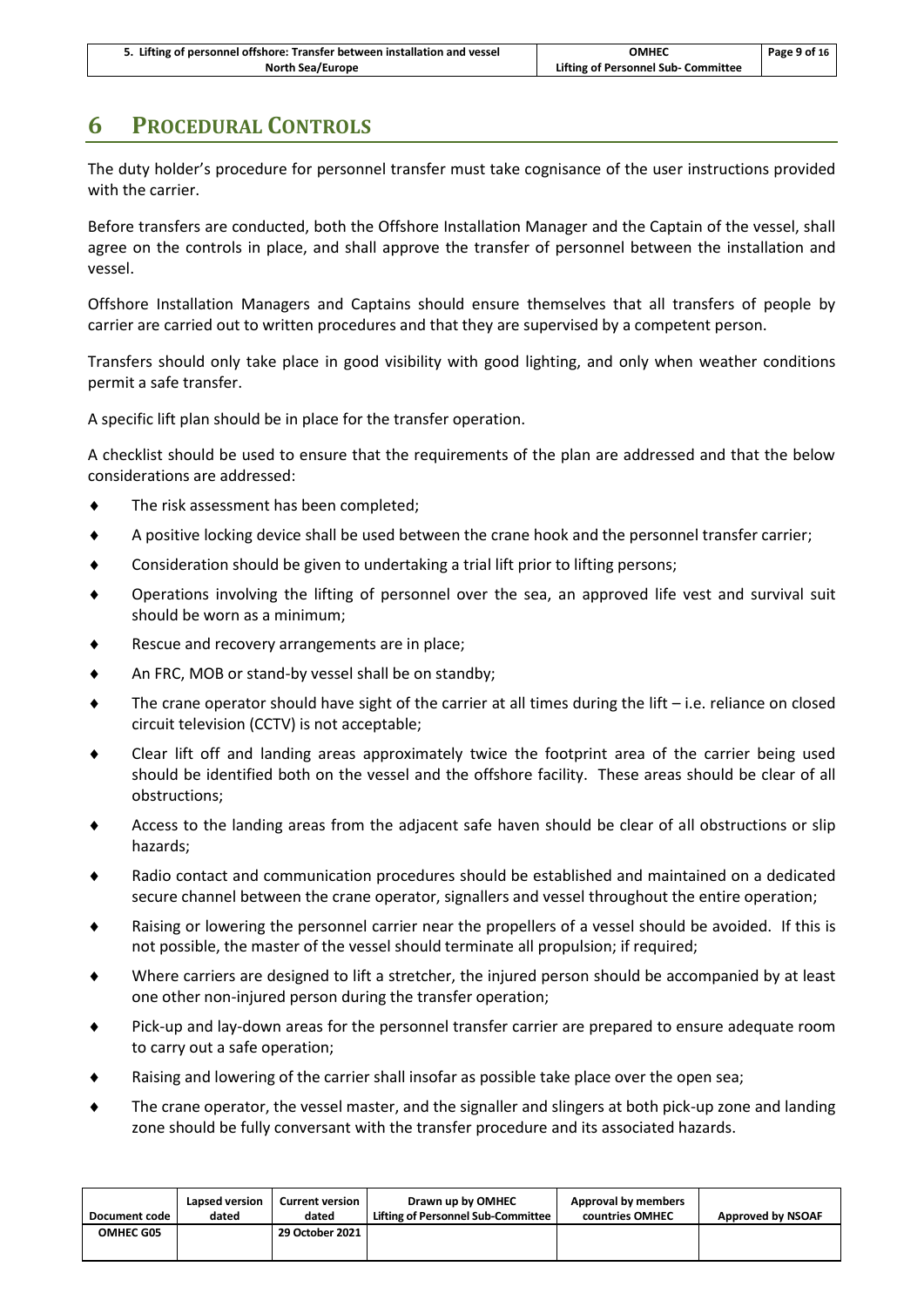| 5. Lifting of personnel offshore: Transfer between installation and vessel | <b>OMHEC</b>                       | <b>Page 10 of 16</b> |
|----------------------------------------------------------------------------|------------------------------------|----------------------|
| North Sea/Europe                                                           | Lifting of Personnel Sub-Committee |                      |

Prior to transfer, all passengers should be briefed on the safe use of the transfer device, the transfer procedure, the risks involved and emergency procedures in the event of an incident.

This should include:

- A pre-task talk involving all relevant personnel. This discussion should clearly outline the requirements of the risk assessment, the step by step procedure, and it should also identify who is the person in charge of the operation and what each person's role is; especially in an emergency.
- Passengers should be provided with suitable PPE, for example; an approved life jacket and immersion suit for transfers over the sea.

| Document code    | Lapsed version<br>dated | <b>Current version</b><br>dated | Drawn up by OMHEC<br>Lifting of Personnel Sub-Committee | Approval by members<br>countries OMHEC | <b>Approved by NSOAF</b> |
|------------------|-------------------------|---------------------------------|---------------------------------------------------------|----------------------------------------|--------------------------|
| <b>OMHEC G05</b> |                         | 29 October 2021                 |                                                         |                                        |                          |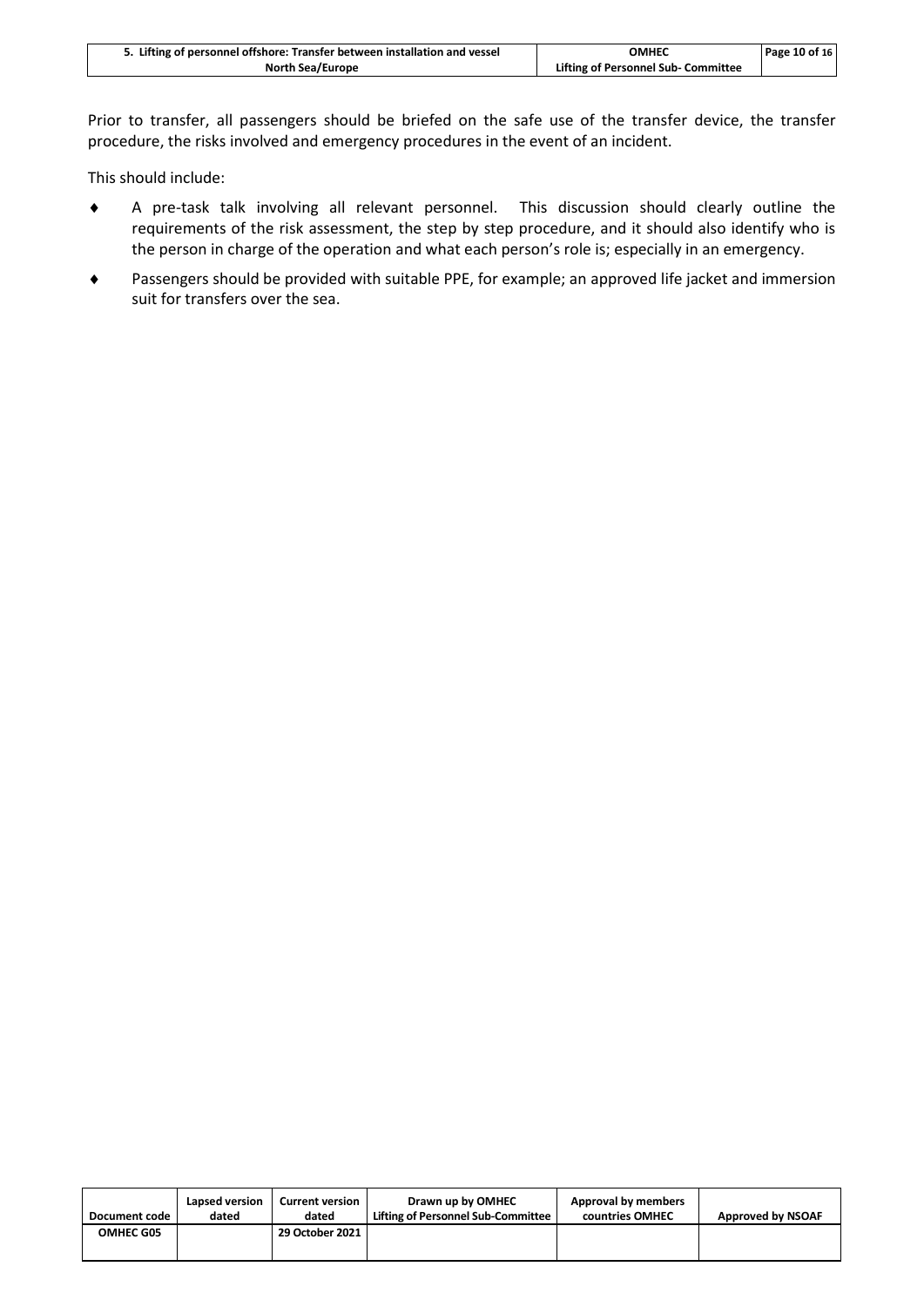# <span id="page-13-1"></span><span id="page-13-0"></span>**7 WALK TO WORK (W2W) REQUIREMENTS**

# **7.1 Principle of safety integration**

The designer shall aim to eliminate any risk throughout the design lifetime of the equipment, including the phases of transport, assembly, dismantling and removal.

In selecting the most appropriate methods, the manufacturer shall apply the following principles of safety integration in the order given:

1. Eliminate and reduce risks as far as possible by implementation of inherently safe design measures

2. Safeguarding and complementary protection measures in relation to risks that cannot be eliminated

3. Inform the users of the residual risks due to any shortcomings of the protection measures adopted, etc.

The basic terminology, methodology and technical principles are given in EN ISO 12100.

Safeguarding and complementary protective measures shall be used to reduce or eliminate risks that cannot be avoided or sufficiently limited by inherently safe design measures. Reference is made to EN ISO 12100, clause 6.3.

All hazards, hazardous situations and events shall be systematically identified. The phases shall include, but not be limited to

- construction,
- assembly,
- FAT,
- transport,
- installation,
- commissioning,
- use and foreseeable misuse,
- maintenance and testing,
- repair,
- dismantling and removal.

Relevant certification standard DNVGL DNVGL-ST-0358 Certification of offshore gangways for personnel transfer

#### <span id="page-13-2"></span>**7.2 W2W Maintenance**

The W2W should be maintained in an efficient state, be in good condition and have valid certification. Critical areas subject to regular inspection or inspection after overload testing shall be accessible for inspection with the required inspection methods.

The maintenance shall be planned with the following priority:

- 1. Safety
- 2. Reliability
- 3. Availability

A maintenance programme shall be provided for W2W equipment and shall include all important maintenance tasks highlighted and recommended in the risk assessment. Inspection to be carried out in accordance's with OMHEC G01

| Document code    | Lapsed version<br>dated | <b>Current version</b><br>dated | Drawn up by OMHEC<br>Lifting of Personnel Sub-Committee | Approval by members<br>countries OMHEC | <b>Approved by NSOAF</b> |
|------------------|-------------------------|---------------------------------|---------------------------------------------------------|----------------------------------------|--------------------------|
| <b>OMHEC G05</b> |                         | 29 October 2021                 |                                                         |                                        |                          |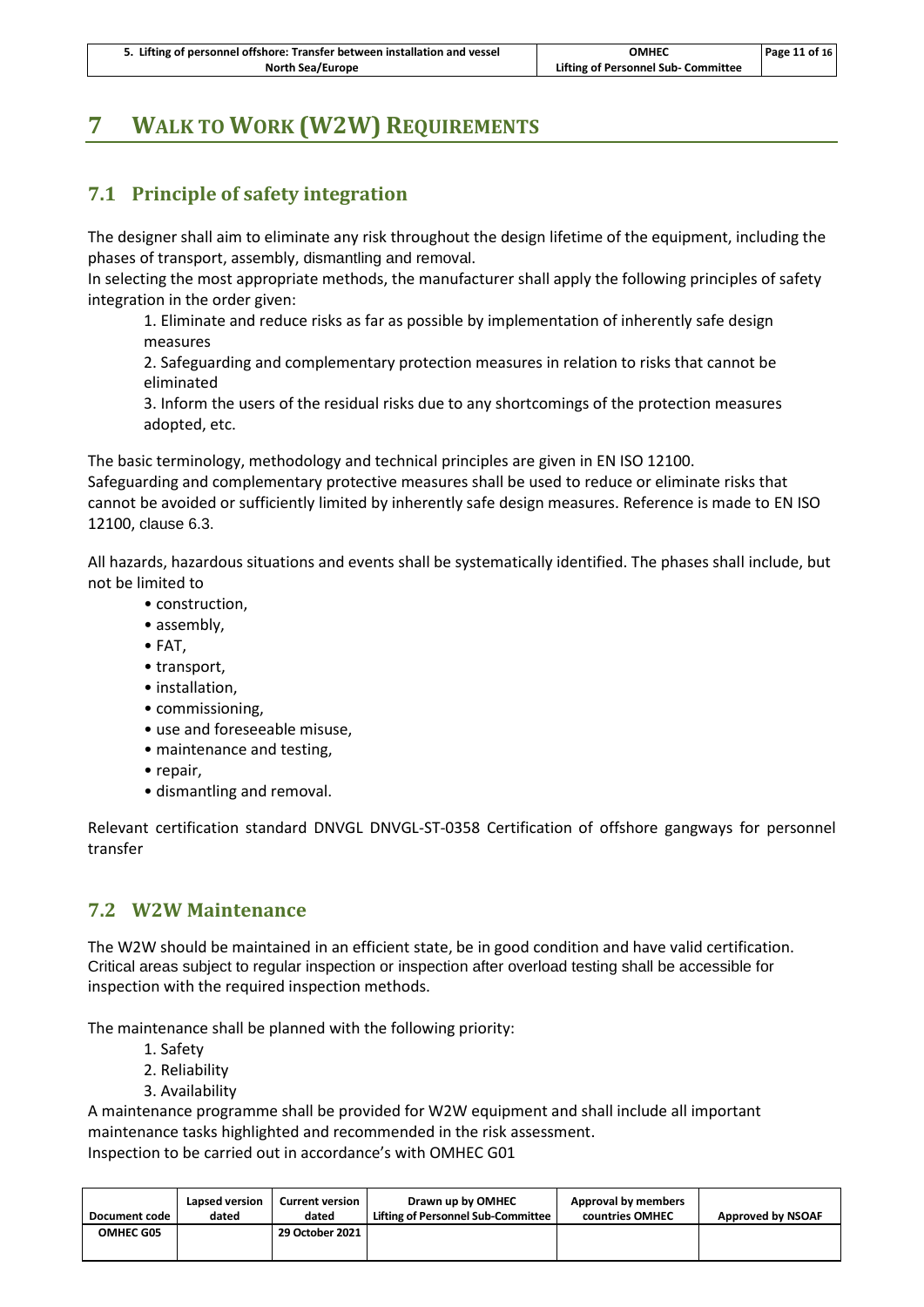| 5. Lifting of personnel offshore: Transfer between installation and vessel | ОМНЕС                              | Page 12 of 16 |
|----------------------------------------------------------------------------|------------------------------------|---------------|
| <b>North Sea/Europe</b>                                                    | Lifting of Personnel Sub-Committee |               |

| Document code    | Lapsed version<br>dated | <b>Current version</b><br>dated | Drawn up by OMHEC<br>Lifting of Personnel Sub-Committee | Approval by members<br>countries OMHEC | <b>Approved by NSOAF</b> |
|------------------|-------------------------|---------------------------------|---------------------------------------------------------|----------------------------------------|--------------------------|
| <b>OMHEC G05</b> |                         | 29 October 2021                 |                                                         |                                        |                          |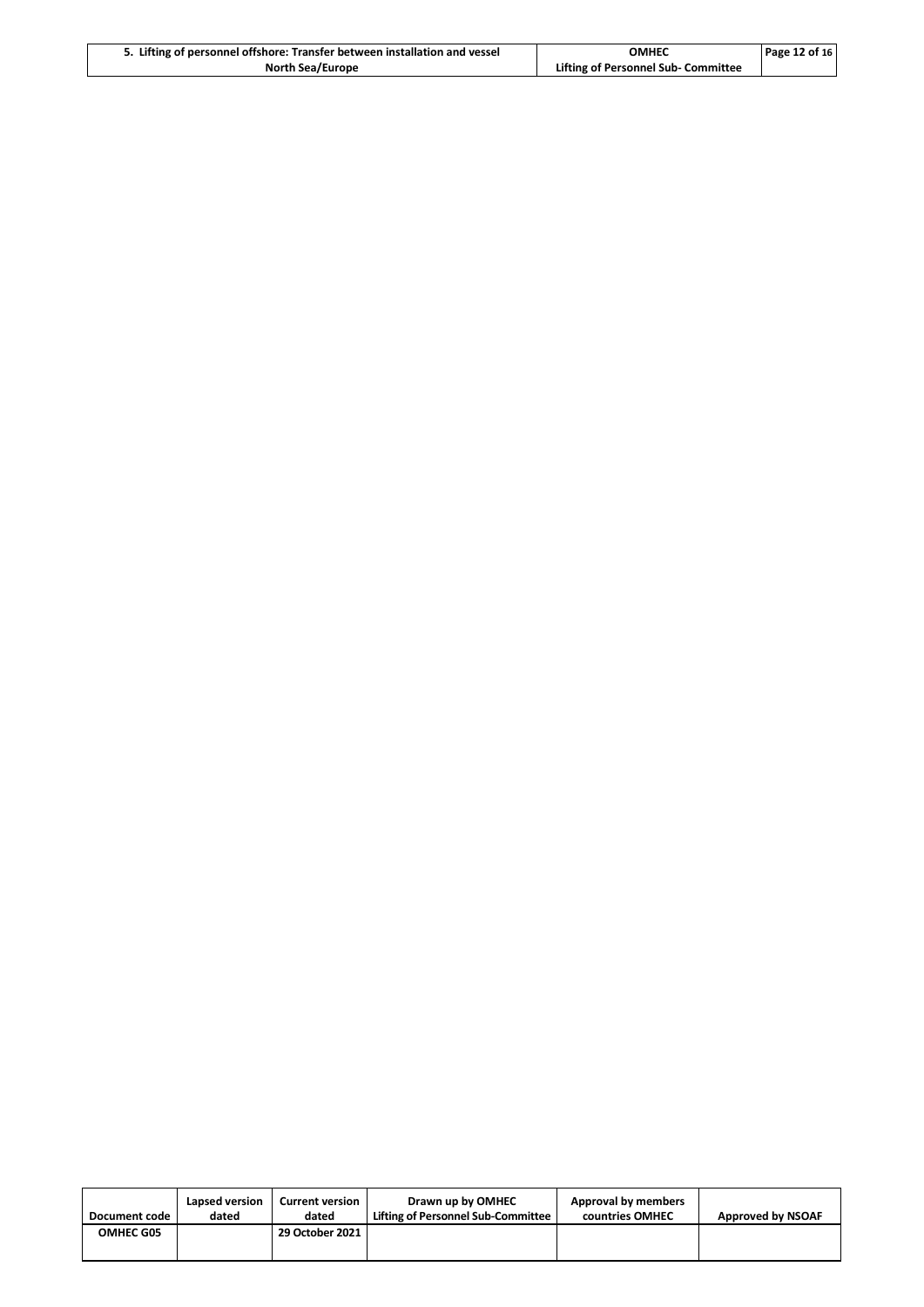| 5. Lifting of personnel offshore: Transfer between installation and vessel | <b>OMHEC</b>                       | Page 13 of 16 |
|----------------------------------------------------------------------------|------------------------------------|---------------|
| <b>North Sea/Europe</b>                                                    | Lifting of Personnel Sub-Committee |               |

#### <span id="page-15-0"></span>**8 TRAINING AND COMPETENCE**

All crane operators must be fully certified for the lifting equipment in use. No trainees are to operate equipment in personnel transfers unless under the direct supervision of appropriately trained personnel.

It is recommended that all operators of lifting equipment shall have at least one year's experience as operator of equivalent lifting appliances, prior to being involved in personnel lifting operations.

Crane operators should be trained in transferring people by carrier and have experience in the operation of the crane and the use of the loose lifting equipment being used.

Persons who have not been involved in this kind of operation before must be accompanied by someone who is familiar with the operation and be appropriately supervised.

All persons involved in the lifting operation should also be trained in the rescue arrangements should persons enter the water or should the crane malfunction leaving the carrier suspended.

W2W operators must have as a minimum offshore crane certificate in accordance with OMHEC G03 and an equipment certified training on the individual types of W2W operations system carried out on the basement of training instructions from the producer of the W2W system.

| Document code | Lapsed version<br>dated | <b>Current version</b><br>dated | Drawn up by OMHEC<br>Lifting of Personnel Sub-Committee | Approval by members<br>countries OMHEC | <b>Approved by NSOAF</b> |
|---------------|-------------------------|---------------------------------|---------------------------------------------------------|----------------------------------------|--------------------------|
| OMHEC G05     |                         | 29 October 2021                 |                                                         |                                        |                          |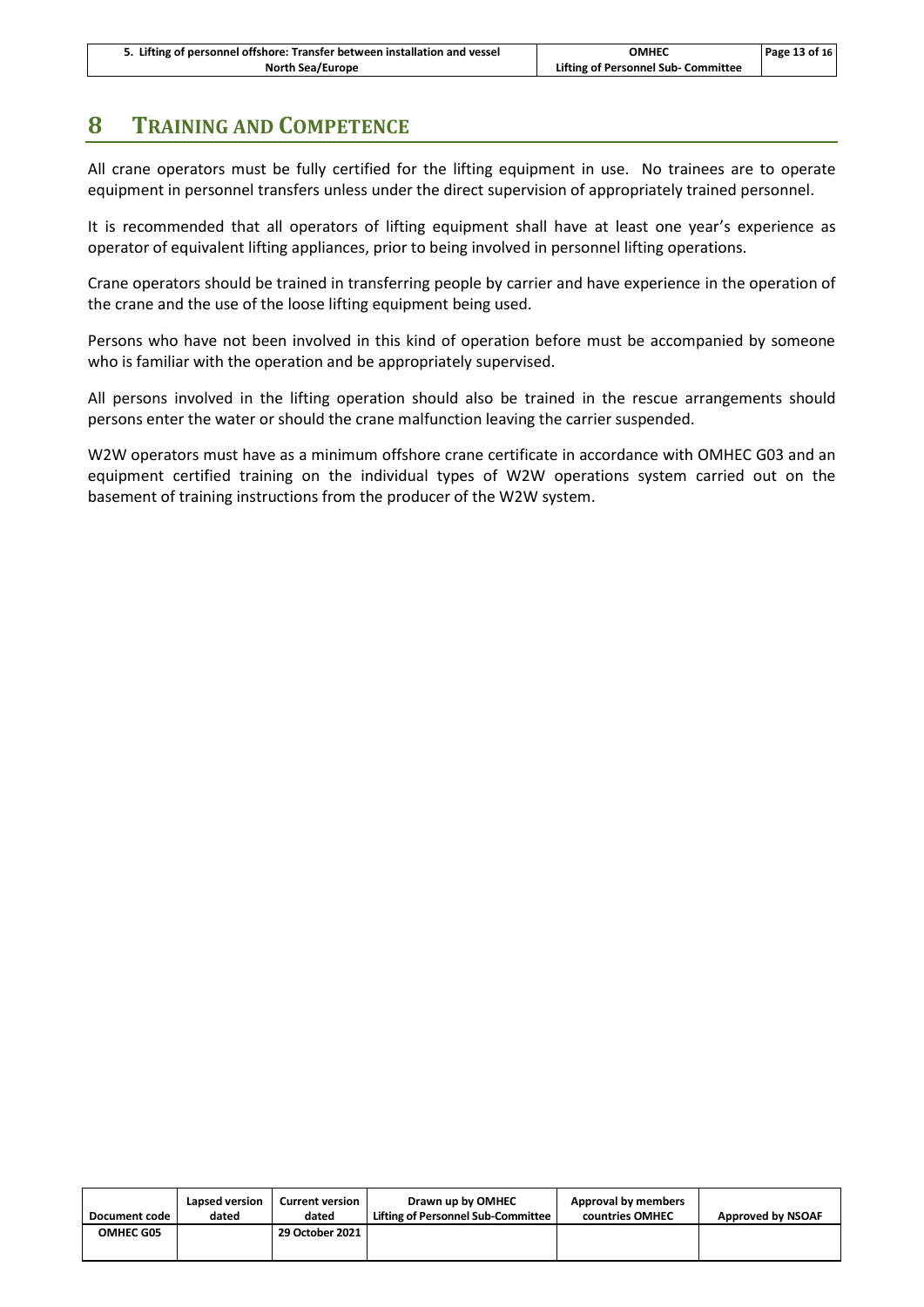| 5. Lifting of personnel offshore: Transfer between installation and vessel | <b>OMHEC</b>                       | Page 14 of 16 |
|----------------------------------------------------------------------------|------------------------------------|---------------|
| <b>North Sea/Europe</b>                                                    | Lifting of Personnel Sub-Committee |               |

# <span id="page-16-0"></span>**9 TERMS, DEFINITIONS AND ABBREVIATIONS**

| <b>Boom</b>                                                       | A steel lattice or steel box section structure that forms a lifting mast                                                                                                                                                                                                                            |
|-------------------------------------------------------------------|-----------------------------------------------------------------------------------------------------------------------------------------------------------------------------------------------------------------------------------------------------------------------------------------------------|
| <b>Check</b><br>NORSOK R-003,                                     | A visual and functional assessment (not a specific test and without dismantling)<br>of the condition of the crane, lifting equipment, etc, to confirm that the<br>'equipment' is safe to operate/use                                                                                                |
| <b>Competent person</b><br><b>NORSOK R-003</b><br>ISO 15513:      | A person who has sufficient theoretical knowledge, practical experience and the<br>required qualities for the task in hand<br>Is able to perform the activities within an occupation or function to the<br>standard expected in the task                                                            |
| <b>Examination</b><br>NORSOK R-003,                               | Verification that the crane can safely continue in service including a functional<br>test of all safety devices, i.e. limiting, indicating equipment, brakes, clutches,<br>etc. to verify that they operate within the required tolerances. An examination<br>is more than an inspection            |
| <b>Identification number</b>                                      | A unique number given to an item of lifting equipment for registration purposes<br>and to facilitate trace ability                                                                                                                                                                                  |
| <b>Inspection</b>                                                 | Inspection of the lifting equipment for defects and checking the operation of<br>the controls, limiting and indicating devices without loading the lifting<br>equipment. This is much more than a casual glance but does not normally<br>require any part of the lifting equipment to be dismantled |
| <b>Lifting gear</b><br>NORSOK R-003,                              | Items of lifting equipment which do not form parts of the permanent<br>arrangement of lifting appliance, e.g. chain, blocks, slings, shackles, eyebolts,<br>etc.                                                                                                                                    |
| <b>Lifting equipment</b>                                          | A generic term covering lifting appliances and accessories                                                                                                                                                                                                                                          |
| <b>Lifting operation</b>                                          | A task concerned with the lifting and lowering of a load.<br>It includes the<br>selection attachment and use of suitable lifting equipment                                                                                                                                                          |
| <b>Offshore crane</b><br><b>NORSOK R-003,</b><br>TCVT-NI-WG-2-01E | Usually refers to a slewing crane that is permanently installed on an offshore<br>installation and primarily intended for transporting materials to and from<br>supply vessels                                                                                                                      |
| <b>Offshore installation</b><br>OMHEC statement 07-<br>1999       | An installation on or above the continental shelf for the purpose of exploring<br>for, or producing, minerals<br>The installation can be either fixed or mobile (including FPSOs and FSUs)                                                                                                          |
| <b>Personnel carrier</b>                                          | A device suspended from a crane used to transport persons from one location<br>to another                                                                                                                                                                                                           |
| <b>RCI</b>                                                        | Rated capacity indicator $-$ a visual safety device fitted to cranes to indicate to<br>the crane operator that he is operating within the rated capacity of the crane                                                                                                                               |
| <b>Safe working load (SWL)</b><br>NORSOK R-003,                   | The maximum load (as certified by an independent competent person) which an<br>item of lifting equipment may raise, lower or suspend under particular service<br>conditions                                                                                                                         |
| <b>Signaller (Banksman or</b><br>Dogman)<br>ISO 15513:            | Person responsible for relaying a crane movement signal to the Crane Operator.<br>Another word for Signaller can be Banksman or Dogman                                                                                                                                                              |

| Document code    | Lapsed version<br>dated | <b>Current version</b><br>dated | Drawn up by OMHEC<br>Lifting of Personnel Sub-Committee | Approval by members<br>countries OMHEC | <b>Approved by NSOAF</b> |
|------------------|-------------------------|---------------------------------|---------------------------------------------------------|----------------------------------------|--------------------------|
| <b>OMHEC G05</b> |                         | 29 October 2021                 |                                                         |                                        |                          |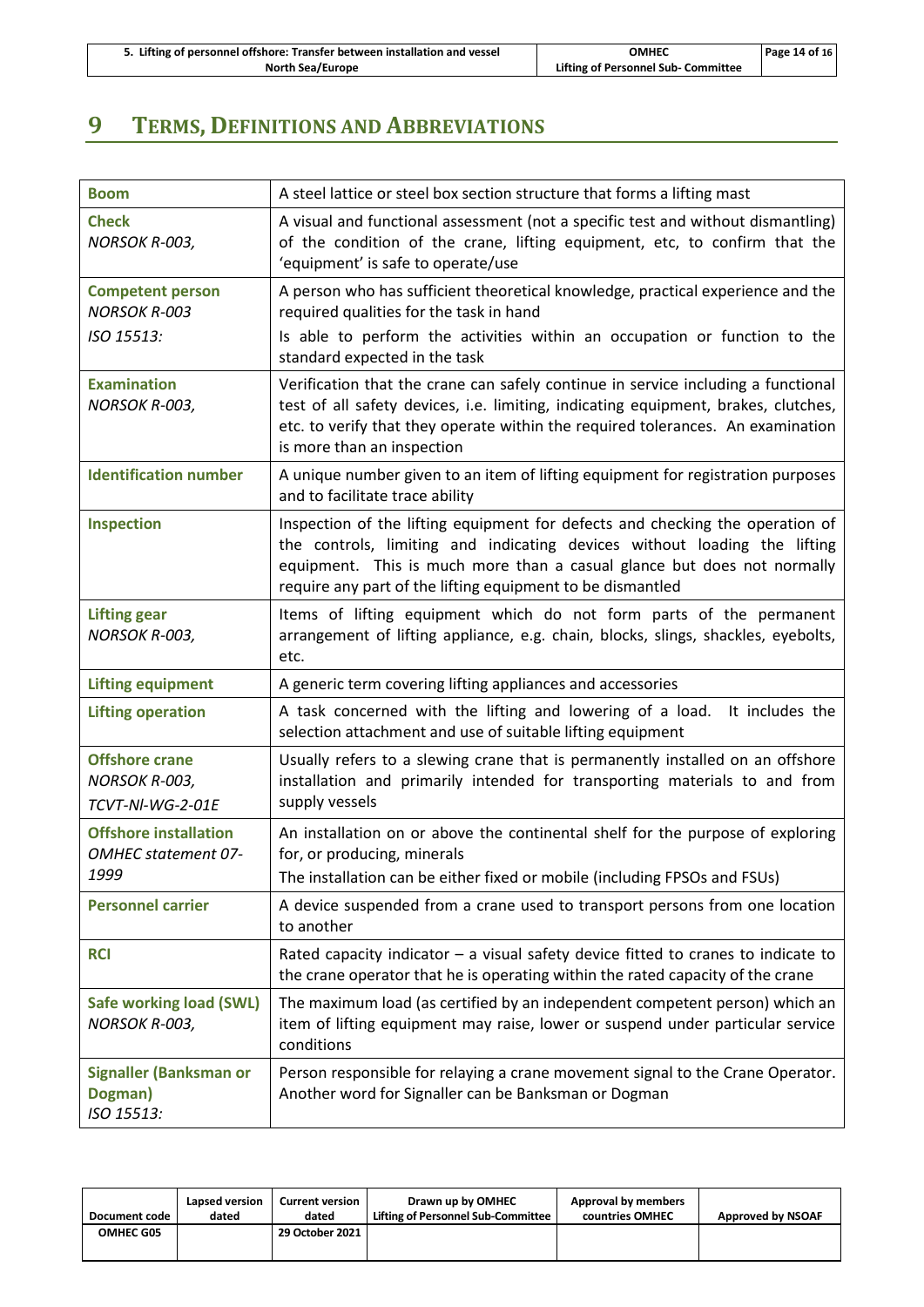| 5. Lifting of personnel offshore: Transfer between installation and vessel | <b>OMHEC</b>                        | Page 15 of 16 |
|----------------------------------------------------------------------------|-------------------------------------|---------------|
| <b>North Sea/Europe</b>                                                    | Lifting of Personnel Sub- Committee |               |

| <b>Slinger (Load handler)</b><br>ISO 15513: | Person responsible for attaching and detaching the load to and from the crane<br>load-lifting attachment. Also responsible for correct selection and use of lifting<br>gear and equipment in accordance with the operating lift plan. Another word<br>for Slinger is Load handler                                            |
|---------------------------------------------|------------------------------------------------------------------------------------------------------------------------------------------------------------------------------------------------------------------------------------------------------------------------------------------------------------------------------|
| <b>Work basket</b>                          | A basket suspended from a lifting appliance, such as a crane, to permit persons<br>to work at height from within the basket                                                                                                                                                                                                  |
| <b>Toolbox meeting</b>                      | A (short) discussion held between all members of a lifting operation prior to<br>commencement of work in order to agree on all aspects of the work and the<br>sequential steps to be taken to complete the work. The agreed procedure,<br>hazards and control methods are to be recorded on a TRIC/TRIM card (or<br>similar) |
| <b>Rated capacity</b>                       | The maximum load which an item of lifting equipment is designed to raise,<br>lower or suspend                                                                                                                                                                                                                                |

| Document code | Lapsed version<br>dated | <b>Current version</b><br>dated | Drawn up by OMHEC<br>Lifting of Personnel Sub-Committee | Approval by members<br>countries OMHEC | <b>Approved by NSOAF</b> |
|---------------|-------------------------|---------------------------------|---------------------------------------------------------|----------------------------------------|--------------------------|
| OMHEC G05     |                         | 29 October 2021                 |                                                         |                                        |                          |